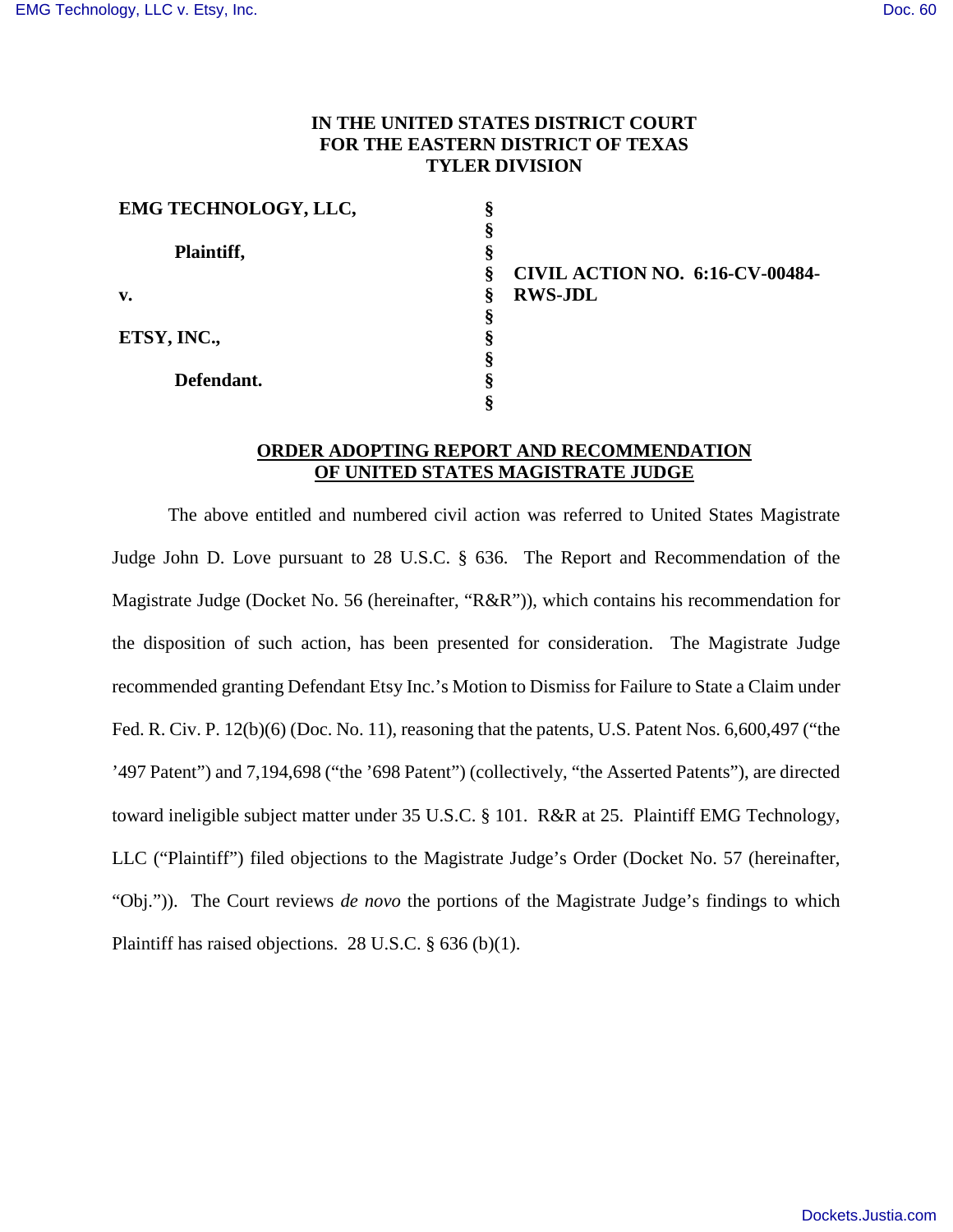Plaintiff objects to several "findings and legal conclusions" of the Magistrate Judge but does not articulate specific reasons for those objections.<sup>1</sup> Obj. at  $1-2$ . Plaintiff provides specific arguments primarily on two grounds: (1) that the Magistrate Judge wrongly concluded that the claims are abstract ideas; and (2) that the Magistrate Judge erred by concluding that the claims lack inventive concepts. *Id.* at 2, 5. For the reasons that follow, Plaintiff's objections are **OVERRULED**.

## **Ground 1: Abstract Idea Analysis Under** *Alice* **Step-One**

Plaintiff objects to the Magistrate Judge's conclusion that the "claimed invention is directed to an abstract idea of displaying information in a hierarchical tree format on a computer screen." Obj. at 2. Specifically, Plaintiff first argues that "[w]hile navigating the Internet involves decision making, the 'gist' of the claims is not a decision tree, but a webpage interface to navigate the Internet on an unconventional device, i.e., something other than a standard PC display." *Id.* at 3. Second, Plaintiff argues that the Magistrate Judge mistakenly relied upon *Apple, Inc. v. Ameranth, Inc.,* 842 F.3d 1229 (Fed. Cir. 2016) because the claimed features in the Asserted Patents (e.g., unique input, navigation matrix, client node) are not recited in the *Amernath* claims. Obj. at 3–4. Third, Plaintiff argues that the Magistrate Judge erred in concluding that the claims of the Asserted Patents broadly "preempt any specific solutions" to display and navigate information on the Internet. Obj. at 4.

 $\overline{a}$ 

<sup>&</sup>lt;sup>1</sup> Plaintiff provides a bullet-list of sentences from the R&R to which it takes exception without providing further information, such as:

<sup>•</sup> "The related '698 Patent also claims a similar invention, the only difference is that the information, which is being displayed and navigated, pertains to advertisements."

Obj. at 1 (quoting R&R at 13).

Presumably, Plaintiff objects to these sentences in that they contribute to the Magistrate Judge's conclusion that the Asserted Patents are invalid under *Alice*. Because Plaintiff's objections cover, and the Court therefore analyzes *de novo*, both steps of the *Alice* inquiry, Plaintiff's unstated objections to the bullet-list of sentences are addressed in response to Plaintiff's stated objections, discussed below.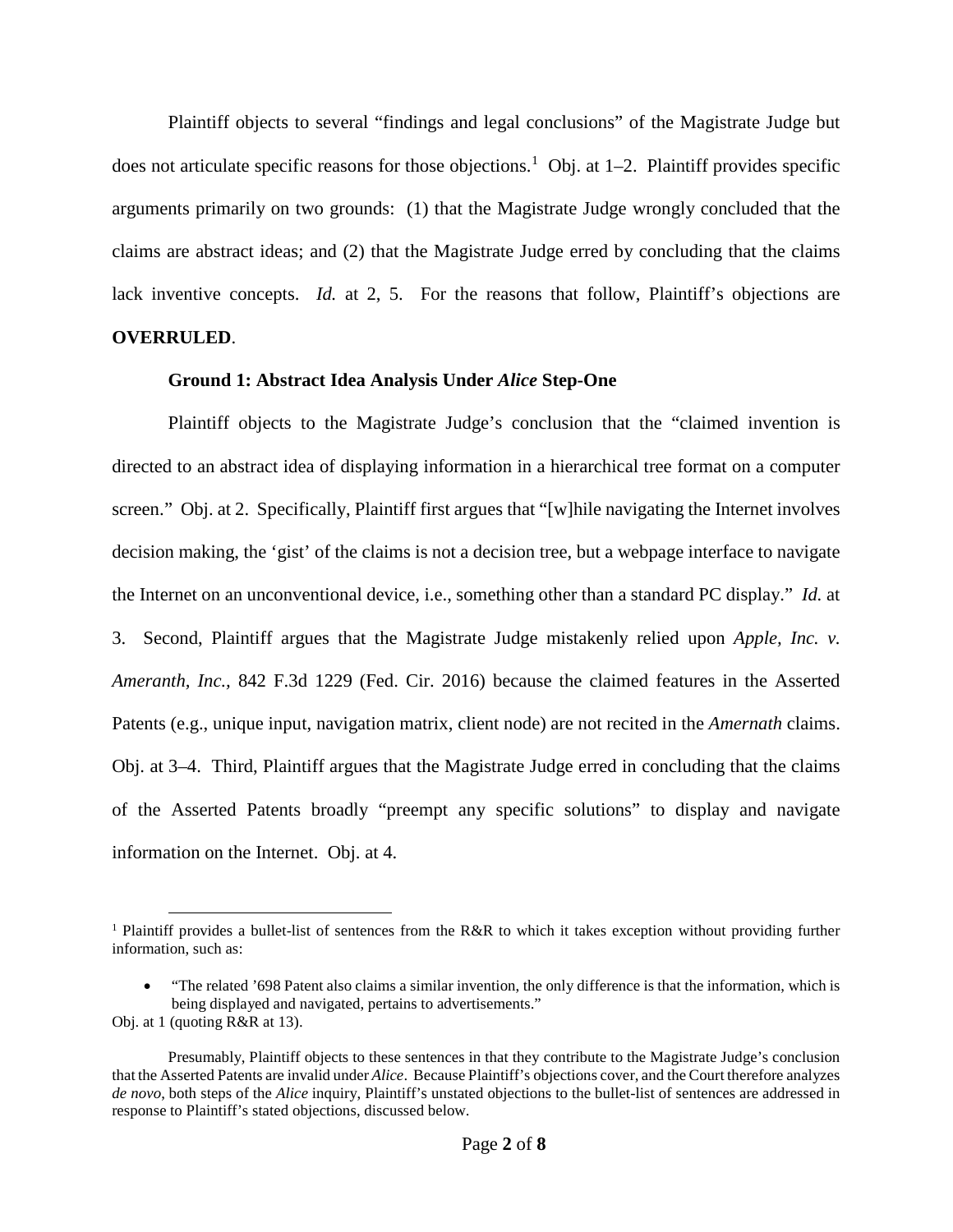Plaintiff's first argues that the claims are directed to "a webpage interface to navigate the Internet on an unconventional device" rather than "displaying information in a hierarchical tree format on a computer screen." In support of its argument, Plaintiff states that "the specification discloses that non-standard devices [. . .] can navigate content on the Internet using a custom browser." Obj. at 3.

First, Plaintiff conflates what may be permitted by some embodiments of the claimed invention with the invention as claimed. The claims of the '497 Patent posit a multidimensional navigation matrix (i.e. at least two "two-dimensional layer[s]" arranged along a third "depth" dimension), which may be properly called a "hierarchical tree format." '497 Patent, claims 1, 9, 20. The claims of the '698 Patent are directed to displaying Internet-derived content related to a selected advertisement and "formatted for navigation with unique inputs" in response to receiving a user selection of a displayed advertisement (i.e. using at least one layer of a multidimensional hierarchical tree format). '698 Patent, claims 1, 23, 45. This multidimensional navigation matrix or hierarchical tree format is the focus of the Asserted Patents' specification and claims.

Second, the Asserted Patents do not limit the display of the navigation matrix to "unconventional device[s]." Rather, the Asserted Patents teach that the "client node" on which the navigation occurs may be a generic personal computer in addition to a custom terminal device. *See* '497 Patent, col. 2:55–58 ("Content partners provide content to the information and services hub in a specified format that facilitates its use by the client nodes **20**, **22**."); Fig. 1 ("showing custom browser node **22** as a generic personal computer"). Because the "custom browser node **22**" and the "custom terminal device **20**" may include generic personal computers in addition to "unconventional device[s]," they are aptly categorized as "computers" without further specificity. Accordingly, the Court concurs with the Magistrate Judge that the claims of the Asserted Patents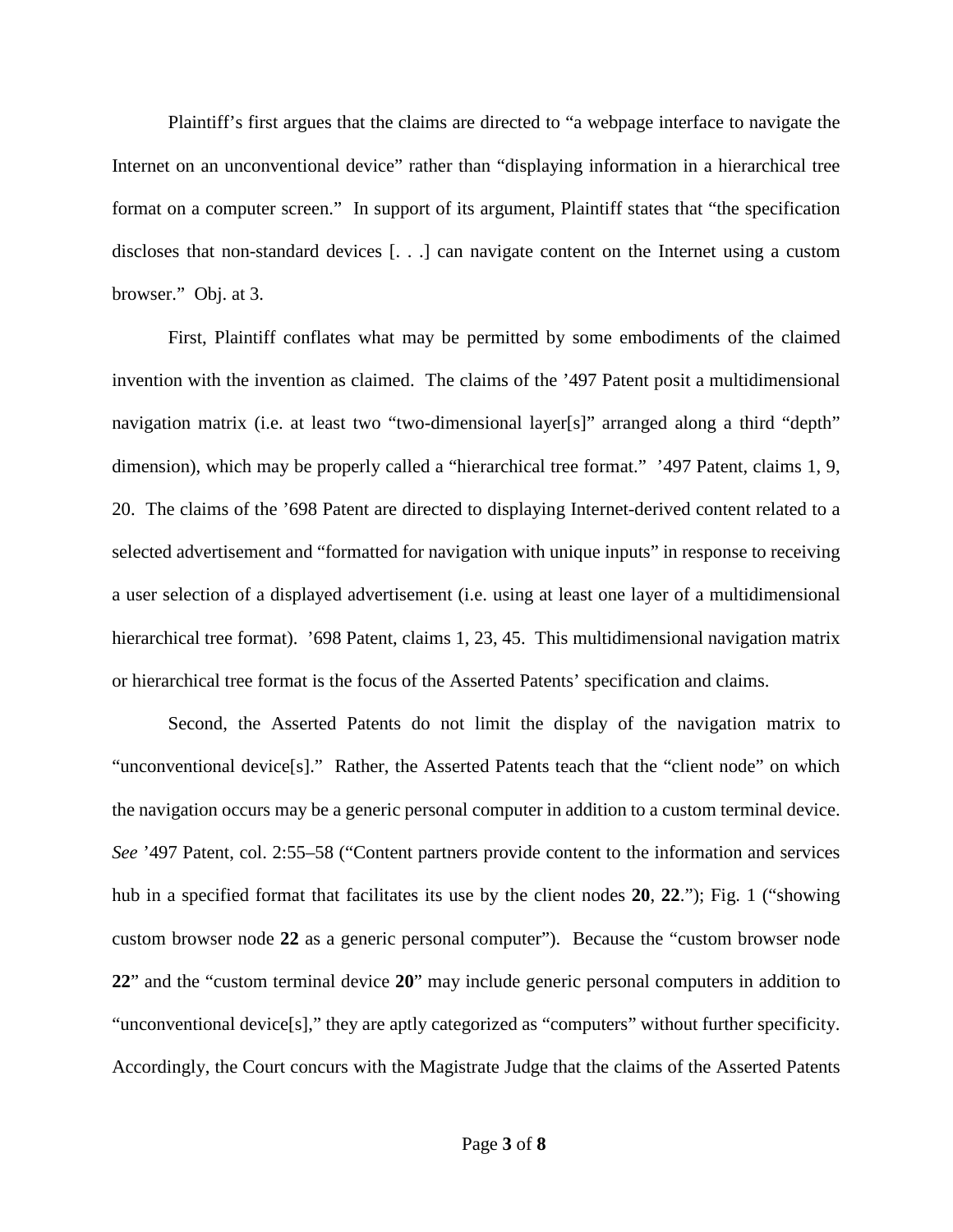are directed to the abstract concept of "displaying information in a hierarchical tree format on a computer screen."

Plaintiff's second argument alleges that the Magistrate Judge mistakenly relied upon *Apple, Inc. v. Ameranth, Inc.,* 842 F.3d 1229 (Fed. Cir. 2016). Obj. at 3. Admitting that both sets of claims involve a "graphical user interface," Plaintiff distinguishes the instant claims from the *Ameranth* claims by arguing that certain claimed features in the Asserted Patents (e.g., unique input, navigation matrix, client node) are not recited in the *Amernath* claims. *Ameranth* is instructive here because it involved a similar, albeit not identical, claimed invention, and it was therefore not error for the Magistrate Judge to rely on *Ameranth* in analyzing the instant claims. *See Amdocs (Israel) Ltd. v. Openet Telecom, Inc.*, 841 F.3d 1288, 1294 (Fed. Cir. 2016)); *Enfish, LLC v. Microsoft Corp.*, 822 F.3d 1327, 1334 (Fed. Cir. 2016) ("[B]oth this court and the Supreme Court have found it sufficient to compare claims at issue to those claims already found to be directed to an abstract idea in previous cases.").

Moreover, the Magistrate Judge was correct to find that the instant claims are directed to an abstract idea similar to the one to identified in *Ameranth* because the instant claims resemble the claims in *Ameranth*. Plaintiff admits that the claims both here and in *Amernath* recite a "graphical user interface" that displays information in a "generic hierarchical tree format." Obj. at 3. Because the Court has determined that the claims are directed to the hierarchical tree format, the additional features cited by Plaintiff are more properly considered under step 2 of the *Alice* inquiry. In sum, the Court agrees with the Magistrate Judge's conclusion and finds no error in the Magistrate Judge's analysis under *Alice* step one.

Plaintiff third argues that the Magistrate Judge erred in concluding that the claims of the Asserted Patents broadly "preempt any specific solutions" to display and navigate information on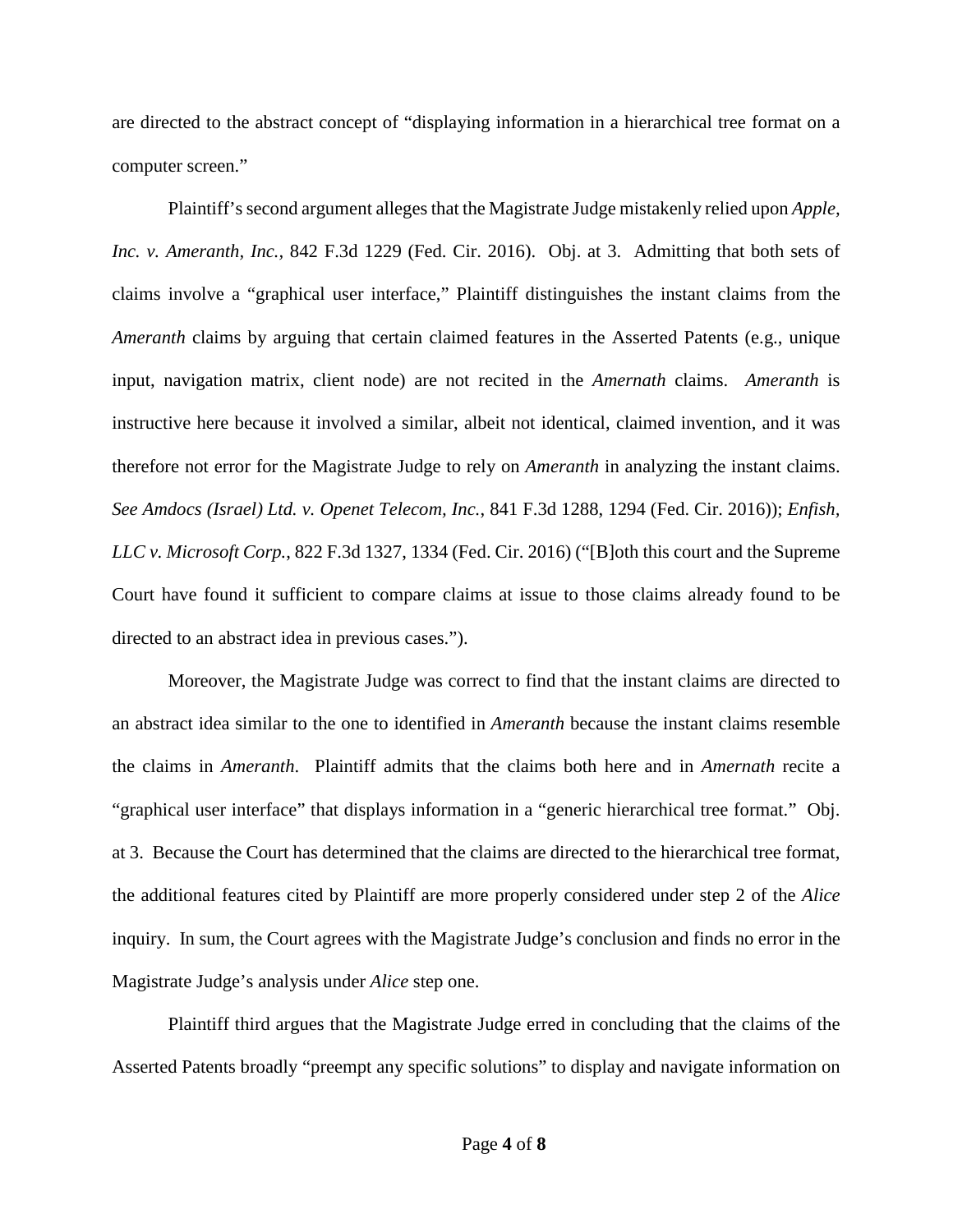the Internet. Obj. at 4 (citing R&R at 9). The scope of preemption relates to *Alice* step two, and the Court will consider Plaintiff's argument in that context. Plaintiff's argument regarding preemption therefore does not disturb the Court's finding under *Alice* step one that the claims are directed to the abstract concept of "displaying information in a hierarchical tree format on a computer screen."

### **Ground 2: Inventive Concept Analysis Under** *Alice* **Step-Two**

Before addressing the arguments Plaintiff advances under Ground 2, the Court addresses Plaintiff's preemption argument raised under Ground 1. While preemption may "signal patent ineligible subject matter, the absence of complete preemption does not demonstrate patent eligibility." *FairWarning IP, LLC v. Iatric Sys., Inc.*, 839 F.3d 1089, 1098 (Fed. Cir. 2016) (citing *Ariosa Diagnostics, Inc. v. Sequenom, Inc.*, 788 F.3d 1371, 1379 (Fed. Cir. 2015); *see also OIP Techs., Inc. v. Amazon.com, Inc.*, 788 F.3d 1359, 1362–63 (Fed. Cir. 2015) (holding claims do not become "any less abstract" due to lack of complete preemption). Where "a patent's claims are deemed only to disclose patent ineligible subject matter under the *Mayo* framework, . . . preemption concerns are fully addressed and made moot." *Id.* Thus, even if the Court assumes that the Asserted Patents do not preempt "all forms of navigating a computer network," Obj. at 5, the claims may yet be invalid under *Alice*. As explained below, that is the case here.

Plaintiff objects on the grounds that the Magistrate Judge erroneously concluded under *Alice* step two that the claims lack inventive concepts. Obj. at 5. Plaintiff first argues that the claims of the Asserted Patents are more similar to the claims in *DDR Holdings*, which the Federal Circuit determined to be patent eligible, than the claims in *Amernath*. *Id.* at 6. Second, Plaintiff argues that "[t]he Report also erred by concluding that 'the specification does not place meaningful limitation on the computer equipment to implement the claimed invention' and 'the claims . . .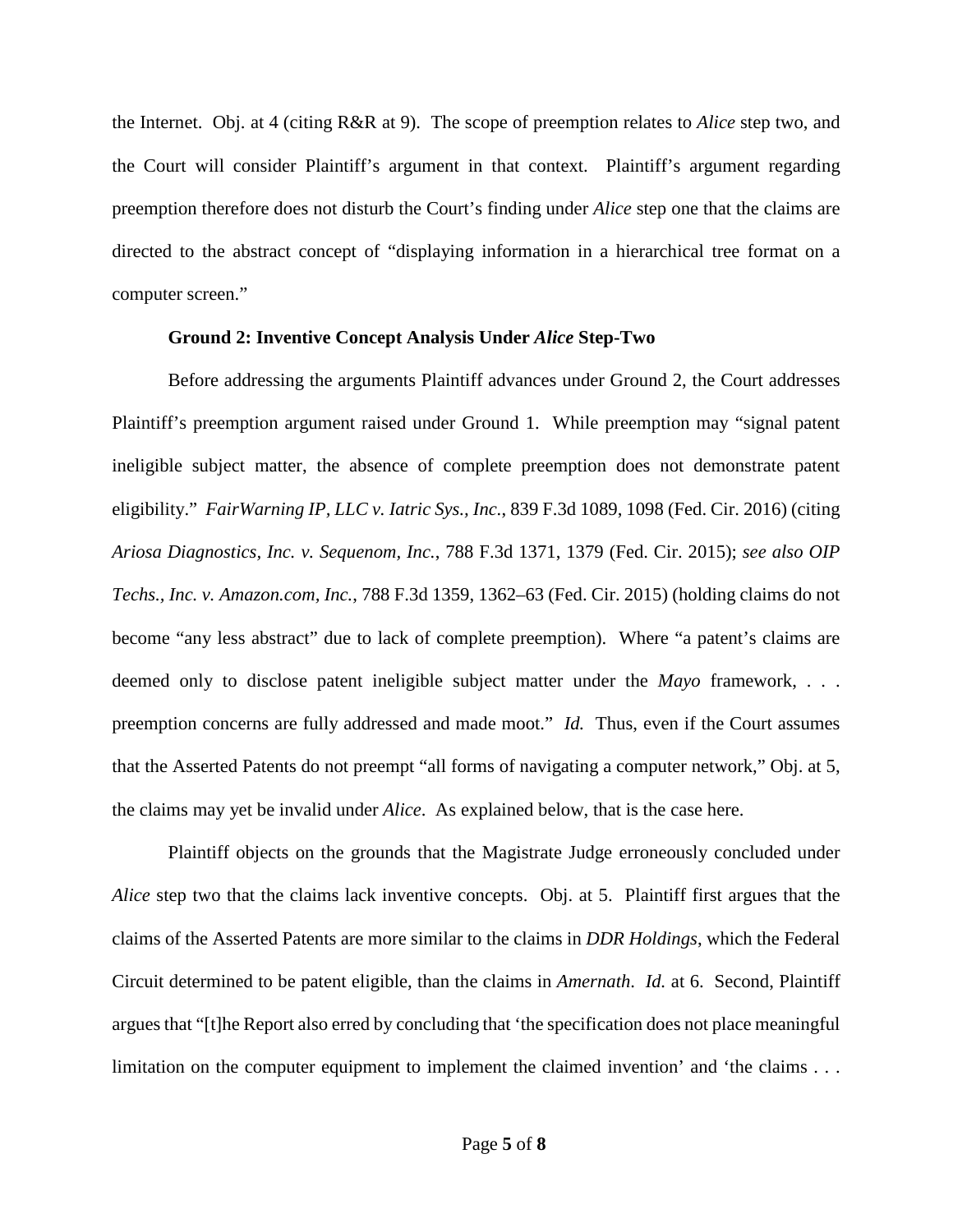simply recite generic computer components to implement the abstract idea.' " *Id.* at 7 (citing R&R at 19, 21). Finally, Plaintiff argues that it was error for the R&R to conclude that "[t]he dependent claims of the Asserted Patents similarly add nothing of substance that would affect the patentability of the claims under § 101." *Id.* (citing R&R at 23–24).

Plaintiff's first argument—that this case is more like *DDR Holdings* than *Ameranth*—is without merit. In its Objections, Plaintiff compares parts of claim 35 of the '698 Patent with parts of claim 19 of U.S. Patent No. 7,818,399, which was analyzed in *DDR Holdings*. However, the parts of the claim from *DDR Holdings* on which Plaintiff relies exclude limitations providing for a "composite web page by an 'outsource provider' that incorporates elements from multiple sources" including information from a second, linked web page and visual elements from a first, host web page. *See DDR Holdings*, 773 F.3d at 1258–59.Because Plaintiff's comparison does not include the very features the Federal Circuit relied on in upholding the validity of the *DDR Holdings* claims, s*ee id.* at 1259, Plaintiff's comparison confirms rather than refutes that the instant claims lack an inventive concept.

Plaintiff's second argument seeks to refute that "the specification does not place meaningful limitations on the computer equipment to implement the claimed invention" and "the claims . . . simply recite generic computer components to implement the abstract idea." Obj. at 7 (internal quotations omitted). Plaintiff argues that the R&R improperly "focuses on the conventional features to the exclusion of the unconventional features (e.g., displaying content on a custom device in using a simplified interface)." *Id.* As explained above, displaying the "simplified interface"—the hierarchical tree format—taught in the specification of the asserted patents *is* the abstract idea, and the claims are not limited to "custom device[s]." Rather, as described by the Magistrate Judge, the claims may be satisfied using only generic computer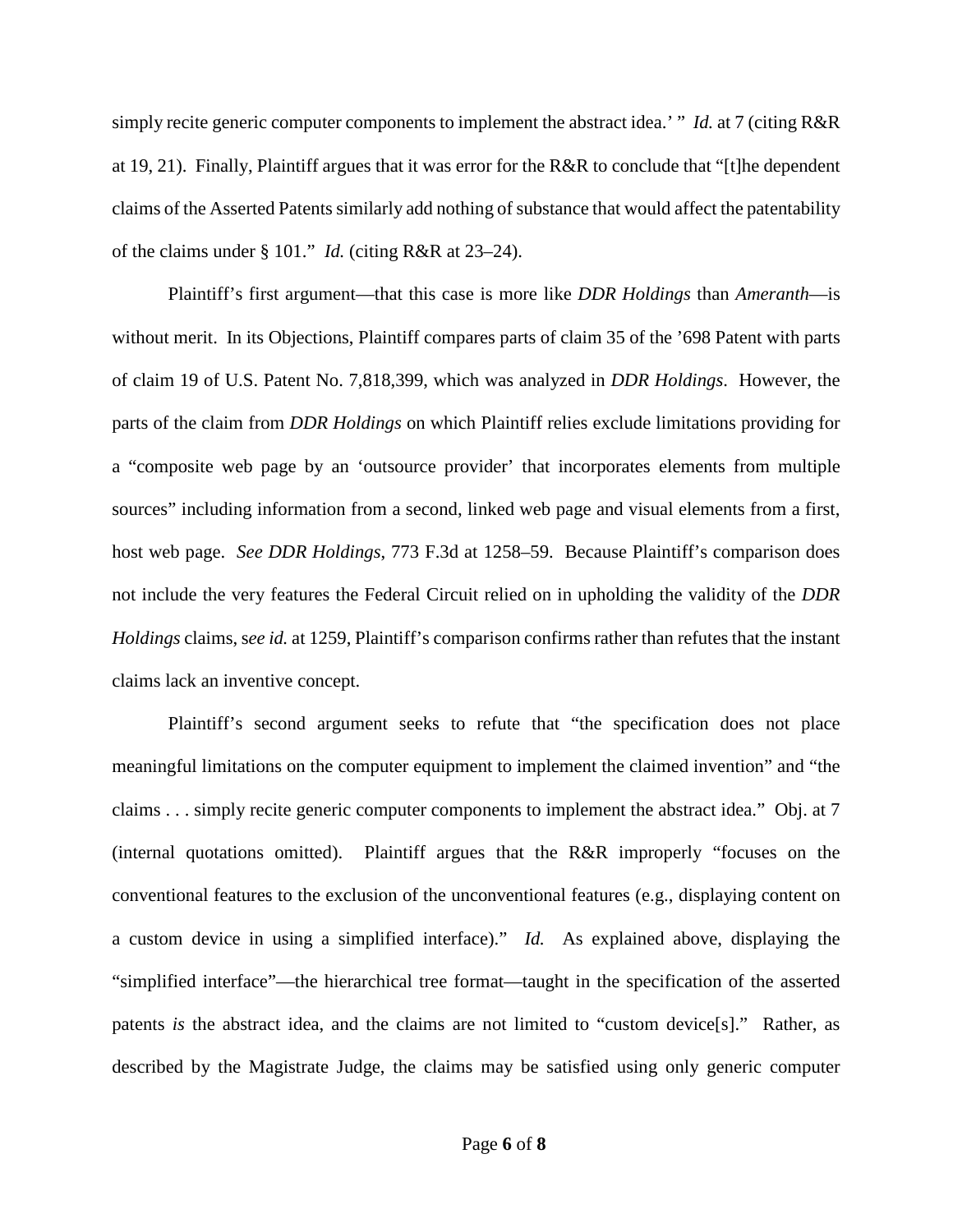components. Accordingly, the Magistrate Judge correctly found that the claims do not meaningfully limit the abstract concept.

Finally, Plaintiff argues that the Magistrate Judge erred in concluding that the dependent claims of the Asserted Patents add nothing to affect the patentability analysis under § 101. Obj. at 7. Plaintiff states that claims 14 and 36 of the '698 Patent contain an inventive concept because of the additional limitation of "displaying a background advertisement at least partially visible behind the first navigation layer." *Id.* at 7–8. Plaintiff also asserts that claim 6 of the '497 Patent contains an inventive concept because it provides that the client node comprises a television and "using a television to display and navigate the Internet was unconventional in 1999." Obj. at 8.

Plaintiff's arguments are again without merit. Displaying a background advertisement either partially or entirely (i.e. at least partially) visible behind some useful information is a timeworn advertising technique, and the requirement that such an advertisement appear behind the claimed graphical interface is not a meaningful limitation on the abstract idea. Similarly, displaying information transmitted over a network is the conventional use of televisions, and using the television as a display device for the other generic computer components (e.g., processor) does not meaningfully limit the equipment that may be used to actualize the abstract hierarchical tree of the claims. In sum, the Magistrate Judge adequately analyzed whether the additional limitations of the dependent claims provide an inventive concept, and the Court agrees with his conclusion that they do not.

### **CONCLUSION**

Having conducted a de novo review of the Magistrate Judge's recommended disposition, the Court **ADOPTS** the Report and Recommendation of the United States Magistrate Judge as the Order of this Court. All objections are **OVERRULED**. Defendant's Motion to Dismiss for Failure to State a Claim (Doc. No. 11) is **GRANTED**.